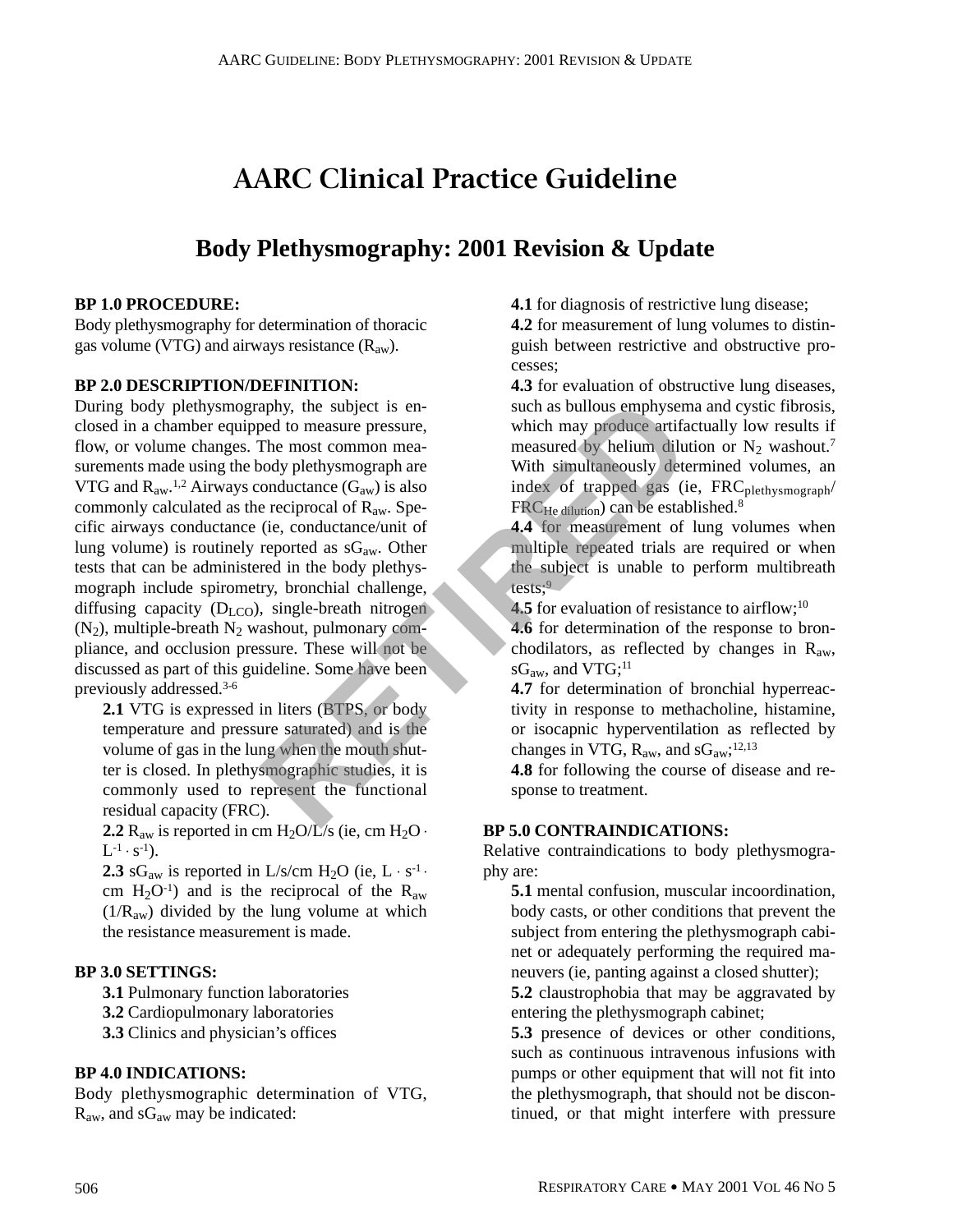changes (eg, chest tube, transtracheal  $O_2$ ) catheter, or ruptured eardrum);

**5.4** continuous oxygen therapy that should not be temporarily discontinued.

# **BP 6.0 HAZARDS/COMPLICATIONS:**

**6.1** VTG and R<sub>aw</sub> measurements require the subject to pant against a closed shutter; improper panting technique may result in excessive intrathoracic pressures.

**6.2** Prolonged confinement in the plethysmograph chamber could result in hypercapnia or hypoxia; however, because of the limited length of the test and the fact that the plethysmograph must be vented periodically, this is an uncommon occurrence.

**6.3** Transmission of infection is possible via improperly cleaned equipment (ie, mouthpieces) or as a consequence of the inadvertent spread of droplet nuclei or body fluids (patientto-patient or patient-to-technologist).

# **BP 7.0 LIMITATIONS OF METHODOLOGY/ VALIDATION OF RESULTS:**

Limitations of the body plethysmograph in measurement of VTG,  $R_{aw}$ , and  $sG_{aw}$  include but are not limited to:

**7.1** overestimation of VTG in subjects with severe obstruction or induced bronchospasm unless a slow 'panting' speed (ie, approximately 1 cycle/s) is maintained.14-17

**7.2** Erroneous measurement of VTG, Raw, or sGaw due to improper panting technique. Excessive pressure fluctuations or signal drift during panting may invalidate VTG, Raw, or  $\mathrm{sG}_{\mathrm{aw}}$ <sup>18</sup>

**7.3** Nonpanting measurements have been suggested for use in children or others who have difficulty mastering the panting maneuver.<sup>19,20</sup> Nonpanting maneuvers in plethysmographs with built-in thermal leaks may invalidate VTG or  $R_{aw}$  measurements.<sup>2,21</sup>

**7.4** Computer-determined slopes of either VTG or Raw tangents may be inaccurate. Many systems calculate the slopes using a best-fit regression analysis. This technique may produce widely varying results if extraneous data points are included (due to improper panting or excessive signal drift). All slopes should be visually inspected and adjusted according to an established laboratory procedure.<sup>22,23</sup>

**7.5** Excessive abdominal gas or panting techniques that employ accessory muscles may increase the measured VTG, due to compression effects.24

**7.6** Plethysmography is a complex test. Careful calibration of multiple transducers is required. Attention to frequency response, thermal stability, and leaks is necessary.25

**7.7** Choice and application of reference values affect interpretation. Reference values for VTG using plethysmographically determined lung volumes are not widely available.

> **7.7.1** Make a tentative selection from whatever published reference values are available. The characteristics of the healthy reference population should match the study group with respect to age, body size, gender, and race. The equipment, techniques, and measurement conditions should be similar.

**7.7.2** Following selection of seemingly appropriate reference values, compare measurements obtained from a representative sample of healthy individuals (10- 20 subjects, over an appropriate age range) to the predicted values obtained from the selected reference values. If an appreciable number of the sample fall outside of the normal range, more appropriate reference values should be sought. This procedure detects only relatively gross differences between sample and reference populations.26 Example the pair of VTG, R<sub>aw</sub>, or<br>
antingue the match the selection is possible via<br>
infection is possible via<br>
available. The charactering<br>
equipment (ie, mouth-<br>
infection is possible via<br>
the study group body size, gen

# **BP 8.0 ASSESSMENT OF NEED:**

**8.1** See Section 4.0 Indications.

**8.2** Protocols may define the need for measurement of lung volumes and airway resistance measurements based on the results of previously performed tests (ie, spirometry, diffusing capacity) and the clinical question to be answered.

# **BP 9.0 ASSESSMENT OF QUALITY & VALI-DATION OF RESULTS:**

The consensus of the Committee is that all diagnostic procedures should follow the quality model described in the NCCLS GP26-A A Quality System Model for Health Care.<sup>27</sup> (Fig. 1) The document de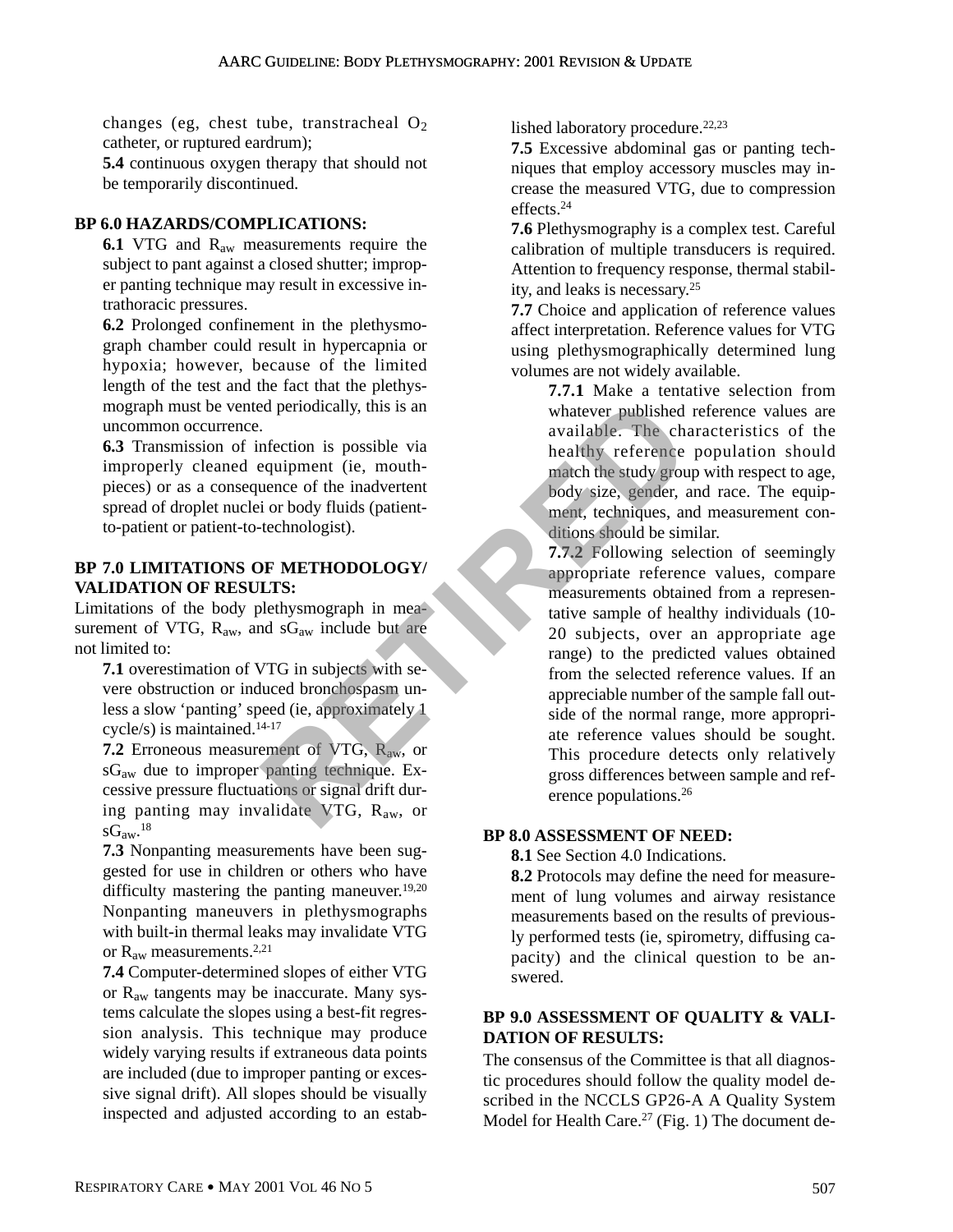scribes a laboratory path of workflow model that incorporates all the steps of the procedure. This process begins with patient assessment and the generation of a clinical indication for testing through the application of the test results to patient care. The quality system essentials defined for all health care services provide the framework for managing the path of workflow. A continuation of this model for respiratory care services is further described in NCCLS HS4-A A Quality System Model for Respiratory Care.28 In both quality models the patient is the central focus.

**9.1.3** Documentation of results, therapeutic intervention (or lack of) and/or clinical decisions based on the testing should be placed in the patient's medical record.

**9.1.4** The type of medications, dose, and time taken prior to testing and the results of the pretest assessment should be documented.

**9.1.5** Report of test results should contain a statement by the technician performing the test regarding test quality (including patient understanding of directions and ef-



Fig. 1. Structure for a Quality System Model for a Pulmonary Diagnostics Service (From Reference 27, with permission)

**9.1** General consideration include:

**9.1.1** As part of any quality assurance program, indicators must be developed to monitor areas addressed in the path of workflow.

**9.1.2** Each laboratory should standardize procedures and demonstrate intertechnologist reliability. Test results can be considered valid only if they are derived according to and conform to established laboratory quality control, quality assurance, and monitoring protocols.

fort expended) and, if appropriate, which recommendations were not met.29-31

**9.1.6** Test results should be interpreted by a physician, taking into consideration the clinical question to be answered.

**9.1.7** Personnel who do not meet annual competency requirements or whose competency is deemed unacceptable as documented in an occurrence report should not be allowed to participate, until they have received remedial instruction and have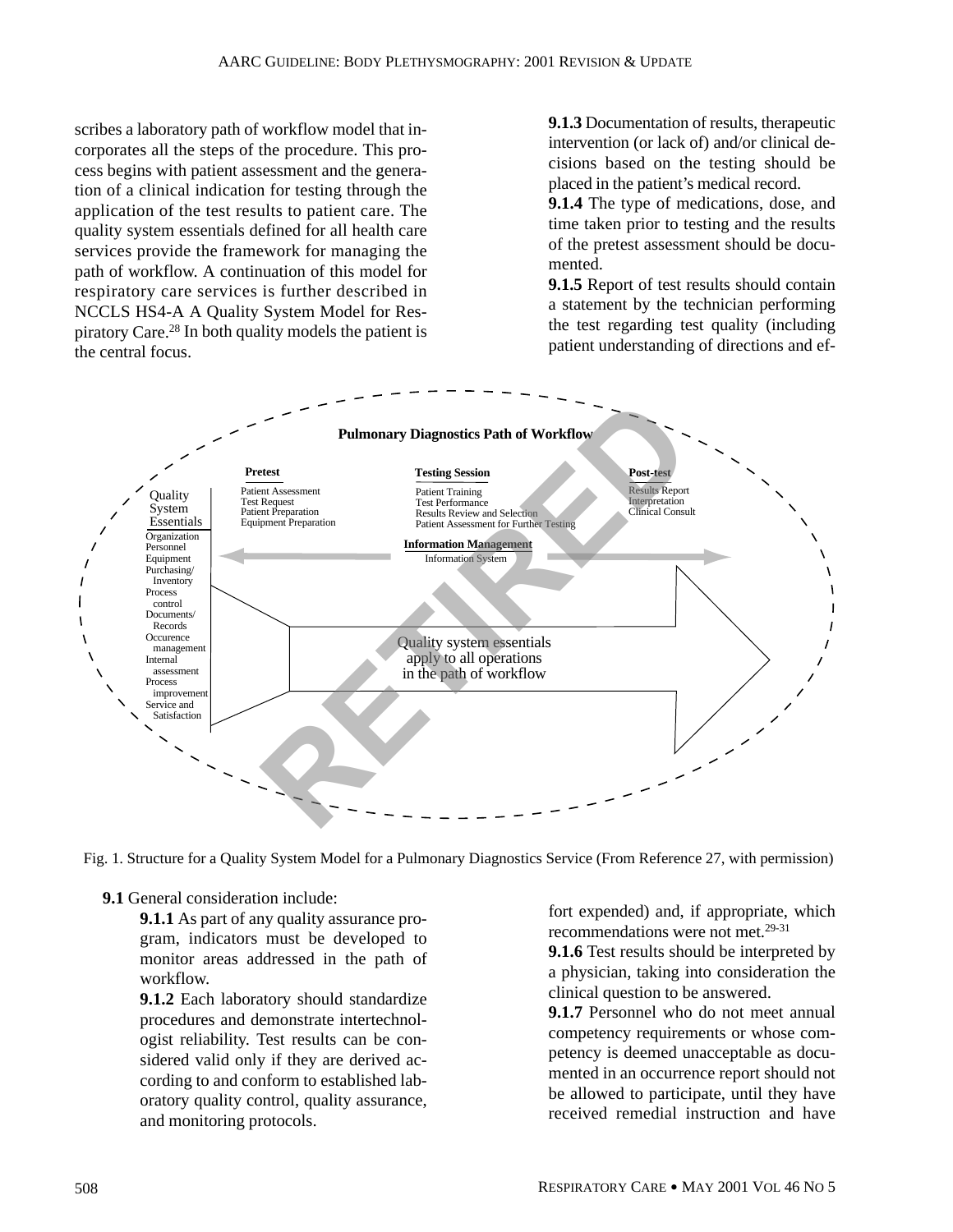been re-evaluated.

**9.1.8** There must be evidence of active review of quality control, proficiency testing, and physician alert, or 'panic' values, on a level commensurate with the number of tests performed.

**9.2** Calibration and quality control measures specific to equipment used in plethysmography include:

> **9.2.1** Calibration at recommended frequencies, at any time accuracy is suspect, and when the equipment is moved to a different location.

> **9.2.2** On a daily basis, calibrate volume, mouth and box pressure.

> **9.2.3** At least monthly, manually calibrate systems in addition to daily use of the autocalibration system.

> **9.2.4** At least weekly, assess linearity of flow-sensing device.

> **9.2.5** At least quarterly, perform airway resistance with a known resistor and calculate results.32

**9.2.6** At least annually or at a frequency established by the laboratory on the basis of the tendency of the device to vary, check volume with isothermal bottle.33

**9.2.7** At least monthly and at any time accuracy is suspect, perform tests on standard subjects (biologic controls, or bio-QC).29,32

**9.2.8** Test standard subjects more frequently initially to establish statistical variation for comparison.

**9.2.9** It may be advantageous to perform Bio-QC at weekly or semi-monthly intervals.

**9.3** Test Quality Assessment: Results are valid if the equipment functions correctly and the subject is able to perform acceptable and reproducible maneuvers.

> **9.3.1** VTG maneuvers are acceptable when:

**9.3.1.1** the displayed or recorded tracing indicates proper panting technique (the loop generated against a closed shutter should be closed or nearly so). The patient should support his/her cheeks with the hands to prevent pressure changes induced by the mouth.<sup>34</sup>

This should be done without supporting the elbows or elevating the shoulders.

**9.3.1.2** Recorded pressure changes should be within the calibrated pressure range of each transducer (See Section 10.1.3). The entire tracing should be visible. Pressure changes that are too large or too small may yield erroneous results.

**9.3.1.3** Thermal equilibrium should be evident; tracings should not drift on the display or recording. (This typically takes 1-2 minutes.)

**9.3.1.4** The panting frequency is approximately 1 Hz. Nonpanting maneuvers may be acceptable if the plethysmograph system is specifically designed to perform such maneuvers.<sup>14,35</sup>

9.4. R<sub>aw</sub> and sG<sub>aw</sub> maneuvers may be considered acceptable if:

**9.4.1** they meet criteria given in Sections 9.3.1.1 through 9.3.1.3;

**9.4.2** the open-shutter panting maneuver shows a relatively closed loop, particularly in the range of  $+0.5$  to  $-0.5$  L/s; **9.4.3** the panting frequency during serial measurements in a given patient is kept constant to aid in interpretation. Consensus of the group suggests a range of 90-150 cycles per minute (1.5- 2.5 Hz). Frequency should be held constant for within-testing session comparisons (ie, pre- and post-bronchodilator testing) and serial testing. Example the device of the device of the device of the device of the device interesting and science of the device of the device of the device of the device of the device of the device of the device of the device of the devi

**9.5** Test Results Reporting:

**9.5.1** The reported VTG

**9.5.1.1** should be averaged from a minimum of 3-5 separate, acceptable panting maneuvers;36,37

**9.5.1.2** should be calculated using values that agree within 5% of the mean (widely varying values should be averaged, and reported as variable);

**9.5.1.3** should indicate whether the thoracic volume was at FRC or at some other level;

**9.5.1.4** should be compared with other lung volume determinations (He dilution,  $N_2$  washout) if such are being performed;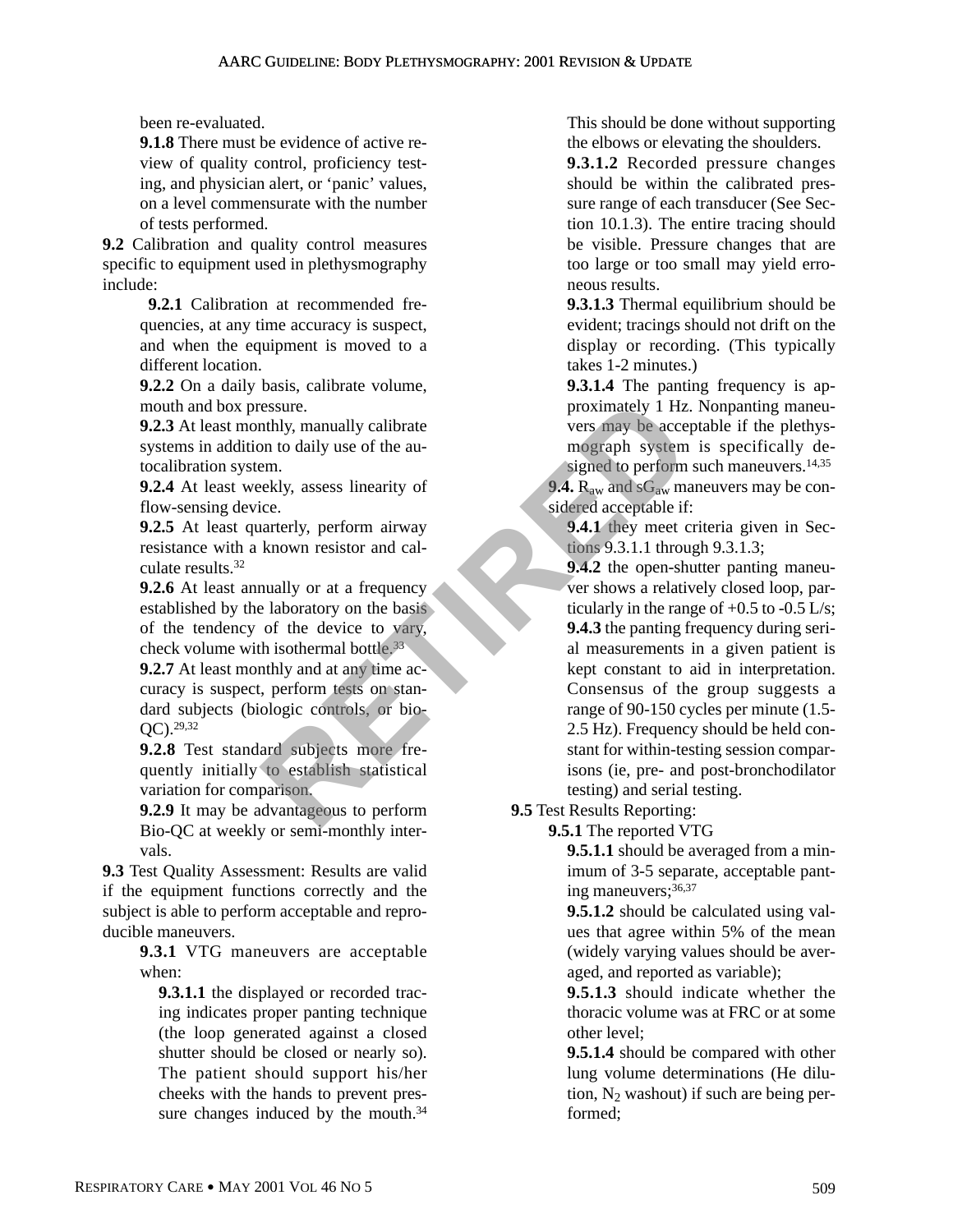**9.5.1.5** should be corrected for patient weight for some systems.

**9.5.2** Lung Volumes including the slow vital capacity (VC) maneuver and its subdivisions inspiratory capacity (IC) and expiratory reserve volume (ERV) should be performed during the same testing session. The ERV, IC, and VC should be measured in conjunction with each VTG trial before disconnecting from the measuring system. Add tracing to illustrate correct performance.

**9.5.2.1** The largest volume of VC or FVC obtained should be used for calculation of derived lung volumes (ie, total lung capacity, or TLC, residual volume, or RV, and RV/TLC%).

**9.5.2.2** The mean values should be reported for IC and ERV from acceptable VTG maneuvers.

**9.5.2.3** There are various methods to calculate TLC, but by consensus the Committee recommends use of:  $TLC$  = mean FRC + mean  $IC^*$ \*(Note: Mean IC should be close to the largest IC) acity, or TLC, residual<br>
an ongoing basis.<br>
and RV/TLC%).<br>
an values should be re-<br> **RESOURCES:**<br>
are various methods to<br>
are various methods to<br>
be plethysmograph<br>
in FRC + mean IC\*<br>
IC should be close to the<br>
recommenda

 $RV = TLC - largest VC$ 

**9.6** The reported R<sub>aw</sub> and sG<sub>aw</sub>

**9.6.1** should be calculated from the ratio of closed and open shutter tangents for each maneuver.38 (Airway resistance and lung volume are interdependent in a nonlinear fashion);

**9.6.2** should be averaged from 3-5 separate, acceptable maneuvers as calculated in 9.4; reproducibility should be based on  $sG_{aw}$ and the suggested limit for variance is within 10% of the mean; (eg, if the measured results are  $\leq$  0.17, accept  $\pm$  0.01 or if the measured results are  $\geq$  0.20, use  $\pm$  0.02)<sup>39</sup>

**9.6.3** should have the open-shutter tangent  $(V/P<sub>box</sub>)$  measured between flows of +0.5 and -0.5 L/s. For loops that display hysteresis, the inspiratory limbs may be used;<sup>38</sup>

9.6.4 should have the sG<sub>aw</sub> calculated using the VTG at which the shutter was closed for each individual maneuver.<sup>24</sup>

**9.7** Report of test results should contain a statement by the technologist performing the test concerning test quality and, if appropriate, which recommendations were not met.

**9.8** Reference equations: Each laboratory should select reference equations appropriate for the methods and the population tested. Guidance for defining and determining reference intervals is provided in American Thoracic Society (ATS)<sup>32</sup> and NCCLS<sup>40</sup> documents.

**9.9** Test quality monitoring: Plethysmography results should be subject to ongoing review by a supervisor, with feedback to the technologist. The monitoring should include visual inspection of the VTG and Raw loops and fitted lines. Quality assurance (QA) and/or quality improvement (QI) programs should be designed to monitor the technologist both initially and on an ongoing basis.

# **BP 10.0 RESOURCES:**

**10.1** Equipment:

**10.1.1** Volume-measuring devices used in the plethysmograph (ie, the pneumotachometer) should meet or exceed ATS recommendations. A 3-L syringe should be available for calibration.<sup>31</sup>

**10.1.2** Either pressure (constant volume) or flow-type plethysmographs may be used.

**10.1.3** Transducers in the plethysmograph should meet prescribed range specifications:24

Mouth pressure:  $\pm 20$  to 50 cm H<sub>2</sub>O

Box pressure:  $\pm 2$  cm H<sub>2</sub>O (500-L box) Flow: 0.2 to 1.5 L/s

**10.1.4** Pressure and volumes signals should be phase aligned up to 10 Hz.

**10.1.5** A plenum or similar device that facilitates thermal equilibrium is recommended. Some plethysmographs utilize air conditioning to maintain thermal equilibrium.

**10.1.6** The plethysmograph cabinet should be easy for the subject to enter and exit. The door should preferably be operable from within the box. The cabinet should be equipped with an intercom and should provide adequate visibility for both the technologist and the subject.

**10.1.7** The plethysmograph system, if computerized, should allow for technologist adjustment of open- and closed-shutter tangents.

**10.1.8** Calibration devices should include (in addition to a 3-L syringe) 30-50 mL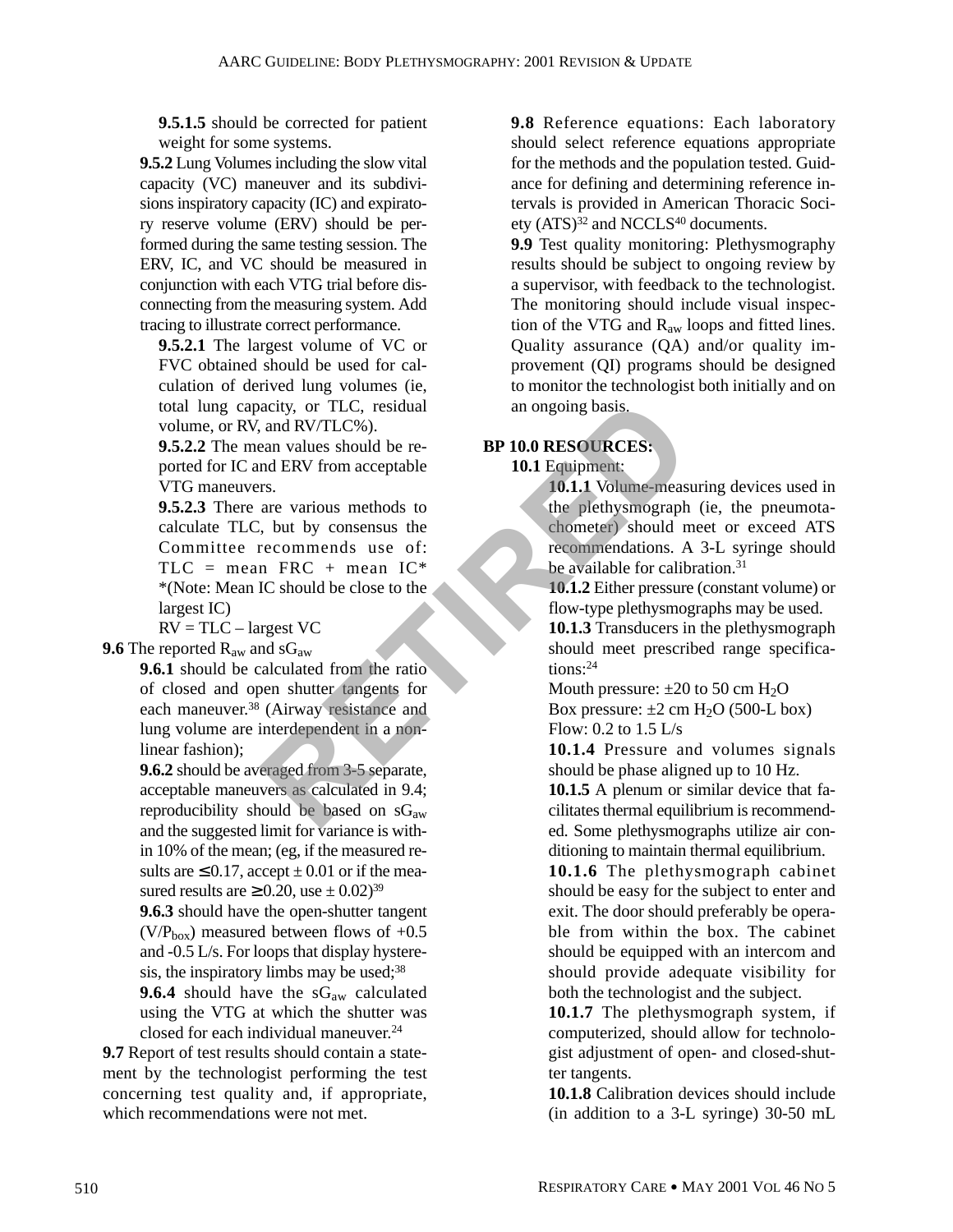sine-wave pump (variable speed, used primarily for calibration of pressure boxes), water manometer  $\pm 20$  cm H<sub>2</sub>O (used for calibration of the mouth pressure transducer), and rotameter 0 to 1.5 L/s (used for calibration of the pneumotachometer).

**10.2** Personnel: Plethysmography should be performed under the direction of a physician trained in pulmonary function testing. It may be performed by technologists who meet criteria for either Level I or Level II. Plethysmographic results can be compromised if the test is performed by inadequately trained personnel.

**10.2.1 Level I:** The technologist performing plethysmography should be a high school graduate or equivalent with a demonstrated ability to perform spirometry and lung volume determinations. Level I personnel should perform plethysmography only under the supervision of a Level II technologist or a physician.

**10.2.2 Level II:** Personnel supervising plethysmography should have formal education and training.<sup>41</sup> This may be part of an accredited program in respiratory therapy or pulmonary function technology or 2 years of college work in biological sciences and mathematics. Level II personnel should also have 2 or more years experience performing spirometry, lung volumes, and diffusing capacity tests. Attainment of the credential of Certified Pulmonary Function Technologist (CPFT) or Registered Pulmonary Function Technologist (RPFT) is recommended. aphy should be a high<br>
or equivalent with a<br>
lity to perform spirome-<br>
allity to perform spirome-<br>
allity to perform perhysion<br>
allity to perform perhysion of a<br>
allity and washing, <sup>44</sup> provision of a<br>
alling and thorough

# **BP. 11.0 PATIENT MONITORING:**

(See also Section 9.0 Assessment of Quality)

**11.1** Evaluate the patient's breathing pattern to verify a stable FRC level.

**11.2** Verify appropriate shutter-closure timing. **11.3** Gauge the level of understanding (of test instructions), effort, and cooperation by the subject.

# **BP 12.0 FREQUENCY:**

The frequency with which plethysmography is repeated should depend on the clinical question(s) to be answered.

**BP 13.0 INFECTION CONTROL:**

**13.1** The staff, supervisors, and physician-directors associated with the pulmonary laboratory should be conversant with "Guideline for Isolation Precautions in Hospitals"42 and develop and implement policies and procedures for the laboratory that comply with its recommendations for Standard Precautions and Transmission-Based Precautions.

**13.2** The laboratory's manager and its medical director should maintain communication and cooperation with the institution's infection control service and the personnel health service to help assure consistency and thoroughness in complying with the institution's policies related to immunizations, post-exposure prophylaxis, and job- and community-related illnesses and exposures.<sup>43</sup>

**13.3** Primary considerations include adequate handwashing,<sup>44</sup> provision of prescribed ventilation with adequate air exchanges,<sup>45</sup> careful handling and thorough cleaning and processing of equipment,46 and the exercise of particular care in scheduling and interfacing with the patient in whom a diagnosis has not been established.<sup>45</sup> Considerations specific for plethysmography measurement include:

**13.3.1** The use of filters is neither recommended nor discouraged. Filters may be appropriate for use in systems that use valves or manifolds on which deposition of expired aerosol nuclei is likely.47

**13.3.2** If filters are used in gas-dilution procedures, their volume should be subtracted when FRC is calculated.

**13.3.3** If filters are used in the plethysmograph system, the resistance of the filters should be subtracted from the airways resistance calculation.

**13.3.4** Nondisposable mouthpieces and equipment parts that come into contact with mucous membranes, saliva, and expirate should be cleaned and sterilized or subjected to high-level disinfection between patients.46 Gloves should be worn when handling potentially contaminated equipment.

**13.3.5** Flow sensors, valves, and tubing not in direct contact with the patient should be routinely disinfected according to the hospital's infection control policy. Any equipment surface that displays visible condensation from expired gas should be disinfected or sterilized before it is reused.

**13.3.6** Water-sealed spirometers should be drained weekly and allowed to dry.30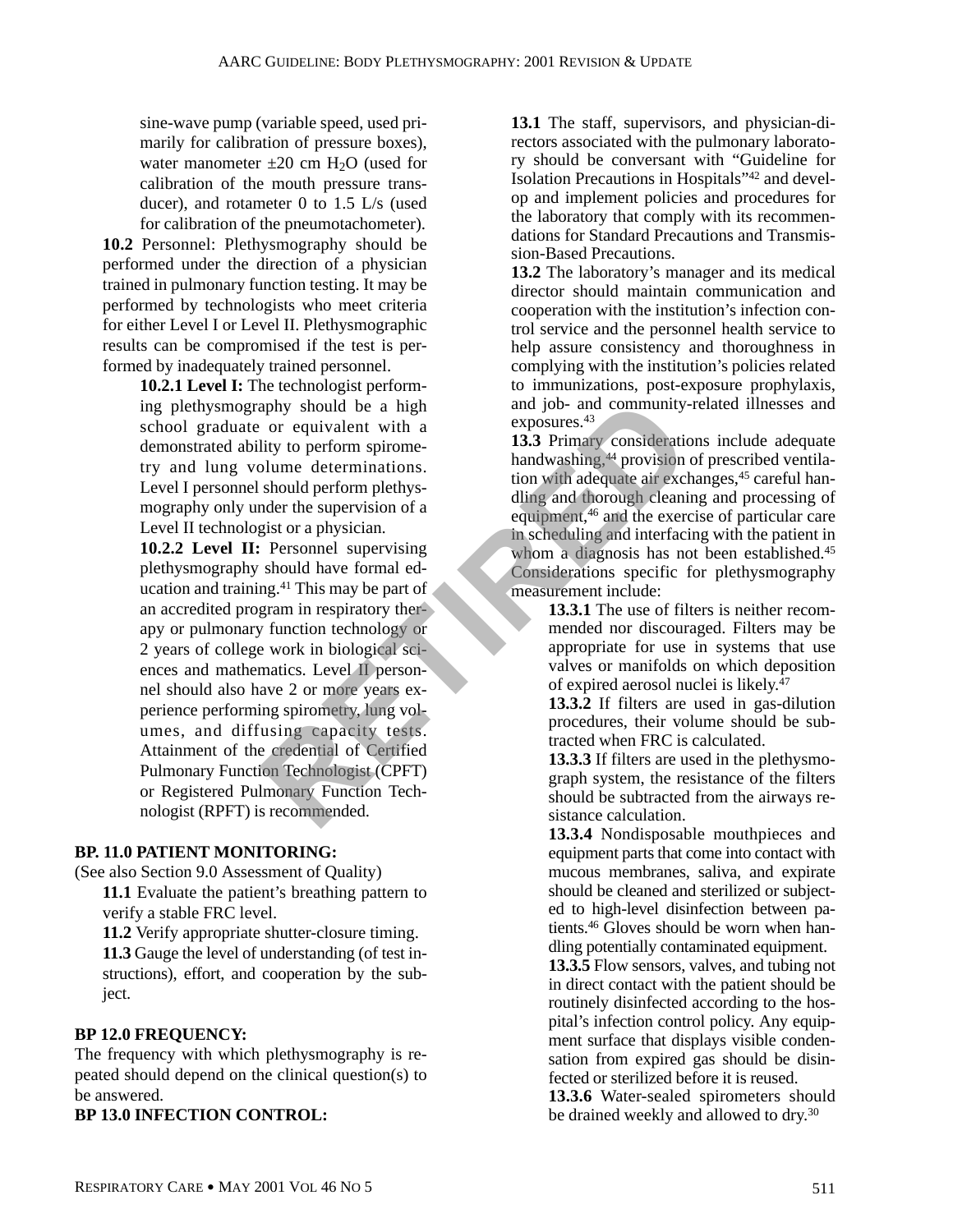**13.3.7** Closed circuit spirometers, such as those used for He-dilution FRC determinations, should be flushed at least 5 times over their entire volume to facilitate clearance of droplet nuclei. Open circuit system need only have the portion of the circuit through which rebreathing occurs decontaminated between patients.

### **14.0 AGE-SPECIFIC ISSUES:**

Test instructions should be provided and techniques described in a manner that takes into consideration the learning ability and communications skills of the patient being served.

**14.1** Neonatal: This Guideline does not apply to the neonatal population.

**14.2** Pediatric: These procedures are appropriate for children who can perform spirometry of acceptable quality and can adequately follow directions for plethysmographic testing.

**14.3.** Geriatric: These procedures are appropriate for members of the geriatric population who can perform spirometry of acceptable quality and adequately follow directions for plethysmographic testing.

*Cardiopulmonary Diagnostics Guidelines Committee (The principal author is listed first): Susan Blonshine BS RPFT RRT, Mason MI Catherine Foss BS RRT RPFT, Ann Arbor MI Carl Mottram BA RRT RPFT, Chair, Rochester MN Gregg Ruppel MEd RRT RPFT, St Louis MO Jack Wanger MBA RRT RPFT, Lenexa KS* Fig. Catalogue of the same of the same of the same of the same of the principal and adequately follow<br> **RETIRED SET AS CALCH CONGET AND SET AND SET AND SET SACK CONGERVING SURFALL SACK CONGERN CONGERN CONGERN CONGERN CONGE** 

The current Pulmonary Function Clinical Practice Guidelines Committee updated an earlier version (Body plethysmography. Respir Care 1994:39 (12):1184-1190) and wishes to acknowledge those individuals who provided input to that earlier version: Robert Brown, Michael Decker, and Kevin Shrake.

#### **REFERENCES**

- 1. DuBois AB, Botelho SY, Bedell GN, Marshal R, Comroe JH. A rapid plethysmographic method for measuring thoracic gas volume: a comparison with nitrogen washout method for measuring functional residual capacity in normal subjects. J Clin Invest 1956;35:322.
- 2. DuBois AB, Botelho SY, Comroe JH. A new method for measuring airway resistance in man using a body plethysmograph: values in normal subjects and in patients with

respiratory disease. J Clin Invest 1956;35:327.

- 3. American Association for Respiratory Care. Clinical Practice Guideline: Spirometry, 1996 update. Respir Care 1996;47(7):629-636.
- 4. American Association for Respiratory Care. Clinical Practice Guideline: Bronchial provocation: 2001 revision & update. Respir Care 2001;46(5):506-513.
- 5. American Association for Respiratory Care. Clinical Practice Guideline: Single-breath carbon monoxide diffusing capacity, 1999 update. Respir Care 1999;44(5):539-546.
- 6. American Association for Respiratory Care. Clinical Practice Guideline: Static lung volumes: 2001 revision & update. Respir Care 2001;46(5):531-539.
- 7. Ferris BG. Epidemiology Standardization Project (American Thoracic Society). Am Rev Respir Dis 1978;118(6, Pt 2):1-120.
- 8. Pearle JL. Correlation of helium and plethysmographic lung volumes in airways obstruction. Am Rev Diag 1983;2:47.
- 9. Miller WF, Scacci R, Gast LR. Laboratory evaluation of pulmonary function. Philadelphia: JB Lippincott; 1987.
- 10. Reinoso MA, Jett JR, Beck KC. Body plethysmography in the evaluation of intrathoracic airway abnormalities. Chest 1992;101(6):1674-1676.
- 11. Watanabe S, Renzetti AD Jr, Begin R, Bigler AH. Airway responsiveness to a bronchodilator aerosol. I. Normal human subjects. Am Rev Respir Dis 1974;109(5):530- 537.
- 12. Fish JE, Rosenthal RR, Batra G, Menkes H, Summer W, Permutt S, Norman P. Airway responses to methacholine in allergic and nonallergic subjects. Am Rev Respir Dis 1976;113(5):579-586.
- 13. Crapo RO, Casaburi R, Coates AL, Enright PL, Hankinson JL, Irvin CG, et al. Guidelines for methacholine and exercise challenge testing, 1999. This official statement of the American Thoracic Society was adopted by the ATS Board of Directors, July 1999. Am J Respir Crit Care Med 2000;161(1):309-329.
- 14. Rodenstein DO, Stanescu DC, Francis C. Demonstration of failure of body plethysmography in airway obstruction. J Appl Physiol 1982;52(4):949-954.
- 15. Shore SA, Huk O, Mannix S, Martin JG. Effect of panting frequency on the plethysmographic determination of thoracic gas volume in chronic obstructive pulmonary disease. Am Rev Respir Dis 1983;128(1):54-59.
- 16. Shore S, Milic-Emili J, Martin JG. Reassessment of body plethysmographic technique for the measurement of thoracic gas volume in asthmatics. Am Rev Respir Dis 1982;126(3):515-520.
- 17. Bohadana AB, Peslin R, Hannhart B, Teculescu D. Influence of panting frequency on plethysmographic measurements of thoracic gas volume. J Appl Physiol 1982;52(3):739-747.
- 18. Habib MP, Engel LA. Influence of the panting technique on the plethysmographic measurement of thoracic gas volume. Am Rev Respir Dis 1978;117(2):265-271.
- 19. Barter CE, Campbell AH. Comparison of airways resistance measurements during panting and quiet breathing. Respiration 1973;30(1):1-11.
- 20. Chowienczyk PJ, Rees PJ, Clark TJH. Automated system